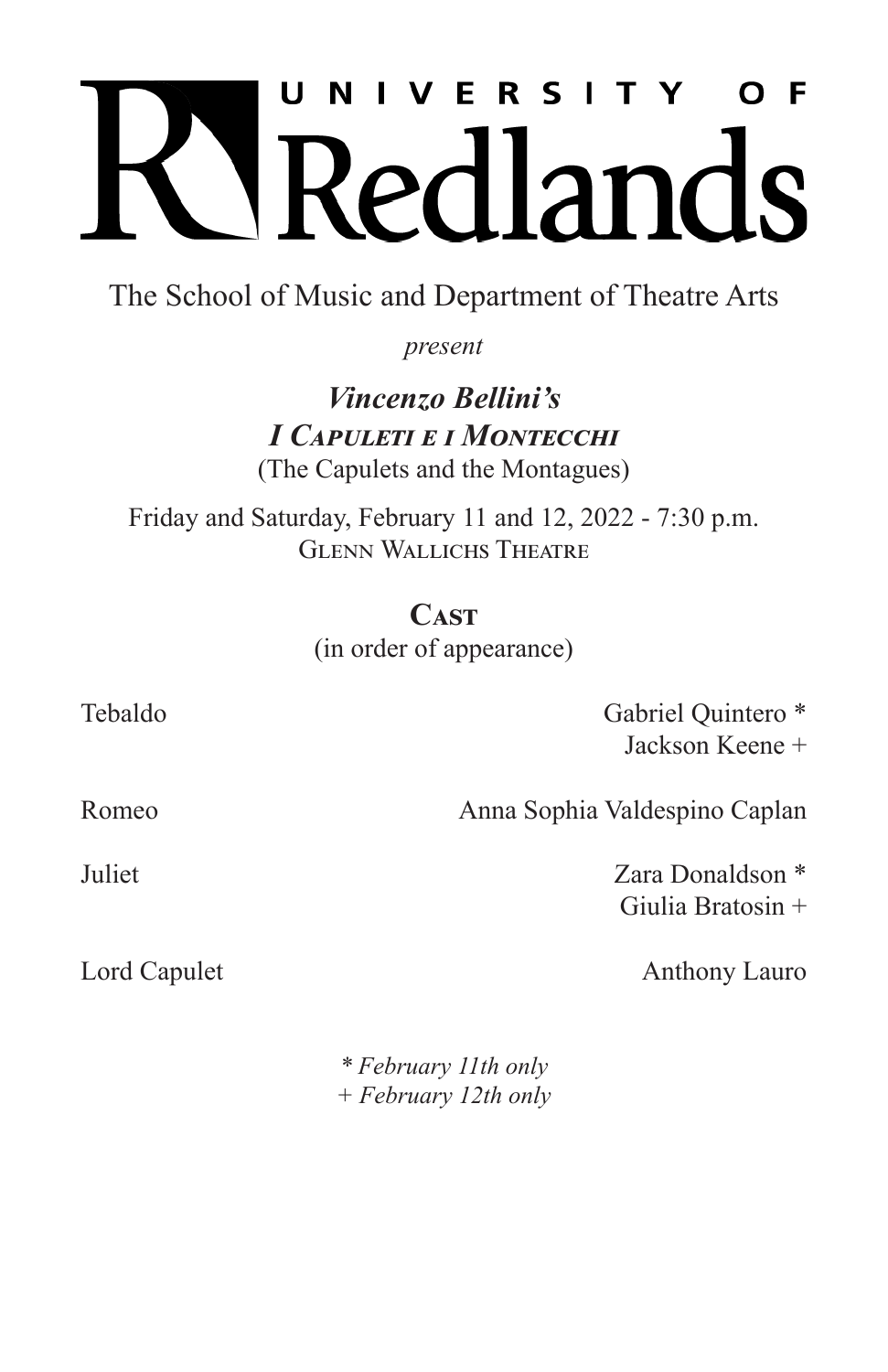# **Video Cast**

| Prologue                        | Victoria Bryan                    |
|---------------------------------|-----------------------------------|
| Tybalt                          | Gabriel Quintero                  |
| Romeo                           | Anna Caplan                       |
| Juliet                          | Anna Forgét                       |
| Lord Capulet                    | <b>Anthony Lauro</b>              |
| Lord Montague                   | Marco Schindelmann                |
| PRODUCTION AND DESIGN PERSONNEL |                                   |
| Director                        | Cindy Snyder & Marco Schindelmann |
| <b>Musical Director</b>         | Co Boi Nguyen                     |
| Designer/Production Manager     | <b>Trevor Norton</b>              |
| <b>Vocal Musical Coach</b>      | Malcolm Swan                      |
| <b>Stage Manager</b>            | Matthew Jackson                   |
| <b>Assistant Stage Managers</b> | Ashley Petrie and Alison Hale     |
| Intro, Opera, Videos            | Sheri Ki Sun, Wabi Sloppy         |
| Soundscape Videos               | Don't Touch & Raphael Satkovsky   |
| Video Post Production           | PossumRun Studios                 |
| Recording, Editing, Mixing      | <b>Brad Andrews</b>               |
| <b>Light Board Operator</b>     | Daniella Reeb                     |
| Video Operator                  | <b>Emily Roper</b>                |
| House Manager                   | Pamela Martinez                   |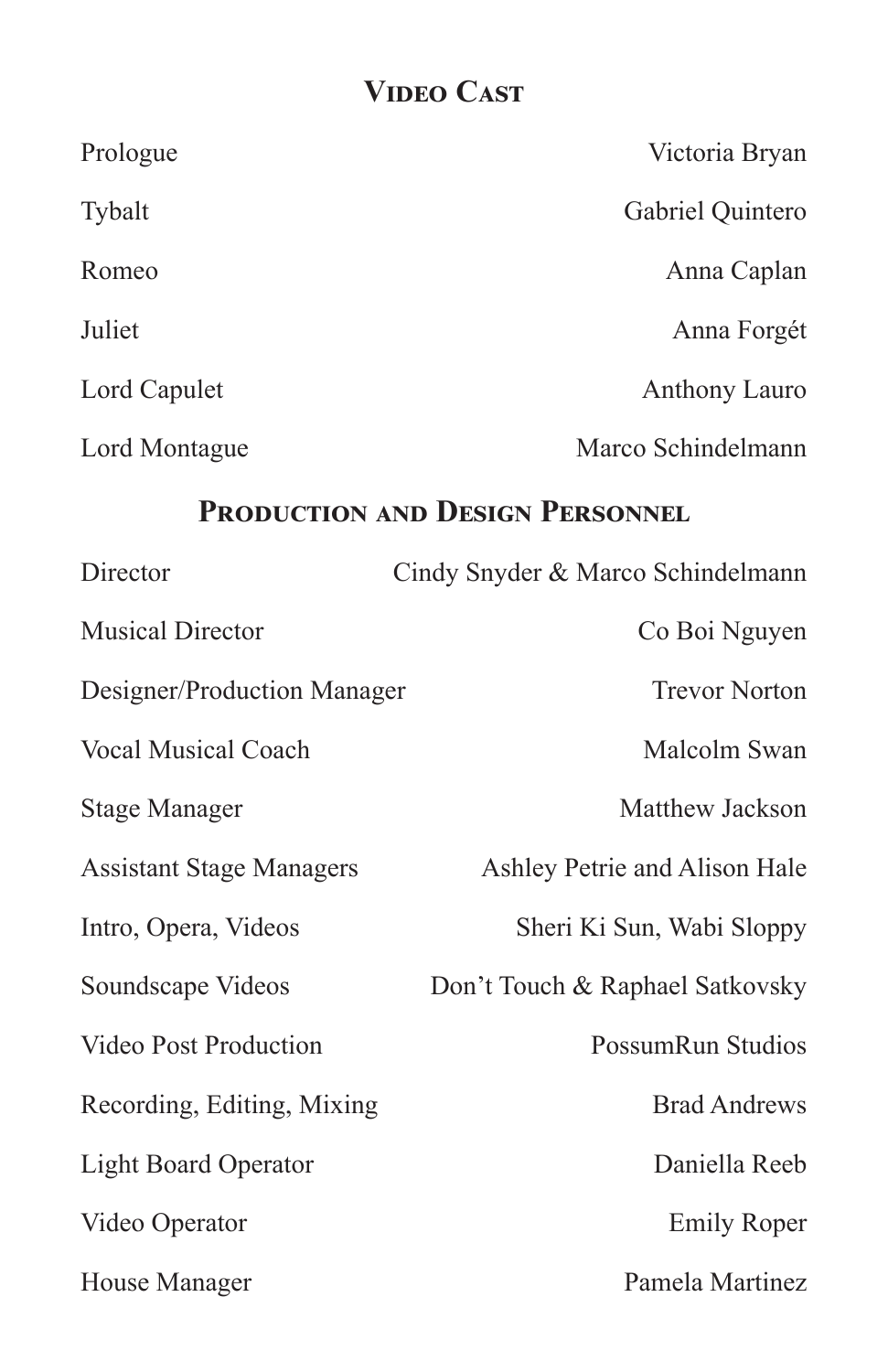## **Orchestra**

#### **First Violin**

Jace Elliot, concertmaster Austin Charles-Marcel, co-concertmaster Sophia Huang Leslie Gonzalez Emma Sandbothe Steve Huber

#### **Second Violin**

Wendy Lai, principal Emmanuellouis Panganibang Ramiro Taipa Celeste Ramos Colleen Coomber

**Viola** Vincent Francis, principal Lillian Guthrie James Dong

### **Cello**

Anne Ragni, principal Jessica Ball Abigail Rodriguez Stephanie Shen

**Bass** Fatima Baeza, principal Dakota Otis

**Flute** Christian Hillis, principal Christopher Figueroa, 2nd flute and piccolo

**Oboe** Brooke Braden, principal Kaitlyn Dennis

**Clarinet** Jose Luis Becerra, principal Andrew Espinosa

**Bassoon** Katherine Hartman, principal

#### **Horn**

Sydney Horst, principal Gloria Aranda Brett Logbeck Sarah Rodnick

**Trumpet** Hannah Gaugush, principal Angel Rivas

**Trombone** Ernest Lopez, principal Michael Medina-Castillo Timothy Makieve Thomas Francis, bass trombone

**Tuba** Brian Linares

**Percussion** Tim Laguna, principal Matthew Tashima Aidan Conley

**Harp** Jillian Lopez